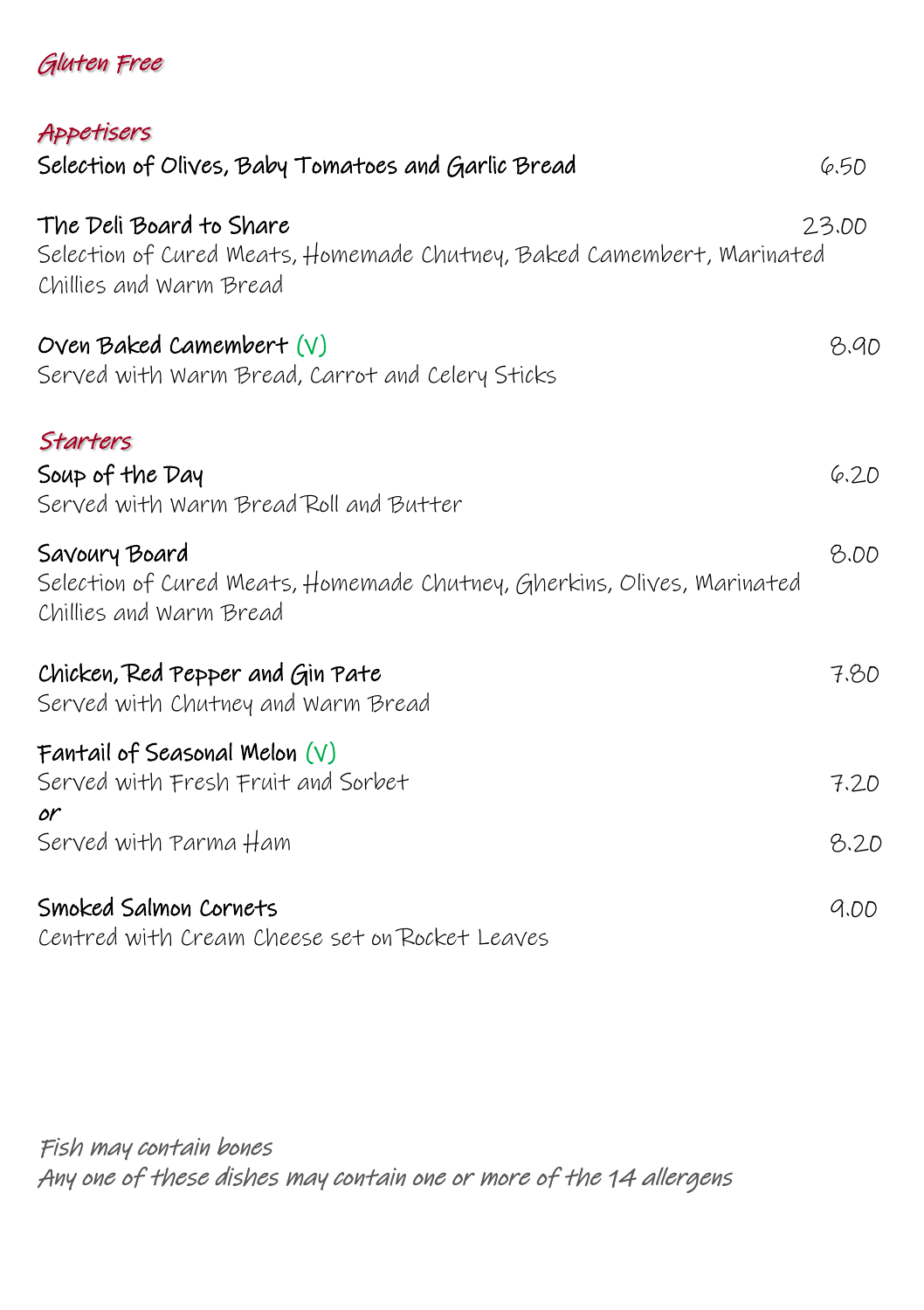| <b>Main Courses</b>                                                                              |      |                                                                            |                |
|--------------------------------------------------------------------------------------------------|------|----------------------------------------------------------------------------|----------------|
| Steak, Ale and Mushroom Pie topped with Pastry                                                   |      |                                                                            | 18.00          |
|                                                                                                  |      | Served with a Creamed Potatoes or Chipped Potatoes and Seasonal Vegetables |                |
| Chicken or Quorn Tikka Masala Curry $(V)$<br>Served with Rice, Naan Bread and Natural Yoghurt    |      |                                                                            | 17.00          |
| Gourmet Wagyu Beef Burger<br>Rings, Relish, Side Salad and Chipped Potatoes                      |      | Topped with Bacon and Camembert served with Battered Onion                 | 17.50          |
| Add a Fried Egg                                                                                  |      |                                                                            | 18.25          |
| $\#$ omemade Beetroot, Fennel, Apple and Dill Burger $(\vee)$<br>Side Salad and Chipped Potatoes |      | Topped with Camembert, served with Battered Onion Rings, Relish,           | 17.50          |
| Baked Salmon<br>With a Pesto Topping served with Rice and Green Beans                            |      |                                                                            | 18.00          |
| Battered Haddock                                                                                 |      | Served with Garden Peas, Chipped Potatoes and Homemade Tartar Sauce        | 18.00          |
| Pan Fried Sea Bass<br>served with a Mango Dressing                                               |      | Set on Lemon and Stem Ginger Stir Fried Vegetables with Sweet Potato and   | 21.00          |
| Lamb Chump Steak (Served Medium)                                                                 |      | Set on Potatoes, served with Seasonal Vegetables and a Rich Rosemary Jus   | 19.00          |
| Sirloin Steak<br>Add 2 Fried Eggs                                                                |      | Served with Tomato, Mushrooms, Battered Onion Rings and Chipped Potatoes   | 28.00<br>29.50 |
| Side Orders                                                                                      |      | Sauces                                                                     |                |
| Chipped Potatoes                                                                                 | 3.75 | Brandy and Pepper                                                          | 3.50           |
| Side Salad                                                                                       | 3.50 | Blue Cheese                                                                | 3.50           |
| Garlic Bread                                                                                     | 3.50 | Béarnaise                                                                  | 3.50           |
| Seasonal Veg                                                                                     | 3.50 |                                                                            |                |

Fish may contain bones / Chipped Potatoes are not cooked in a separate Oil Any one of these dishes may contain one or more of the 14 allergens